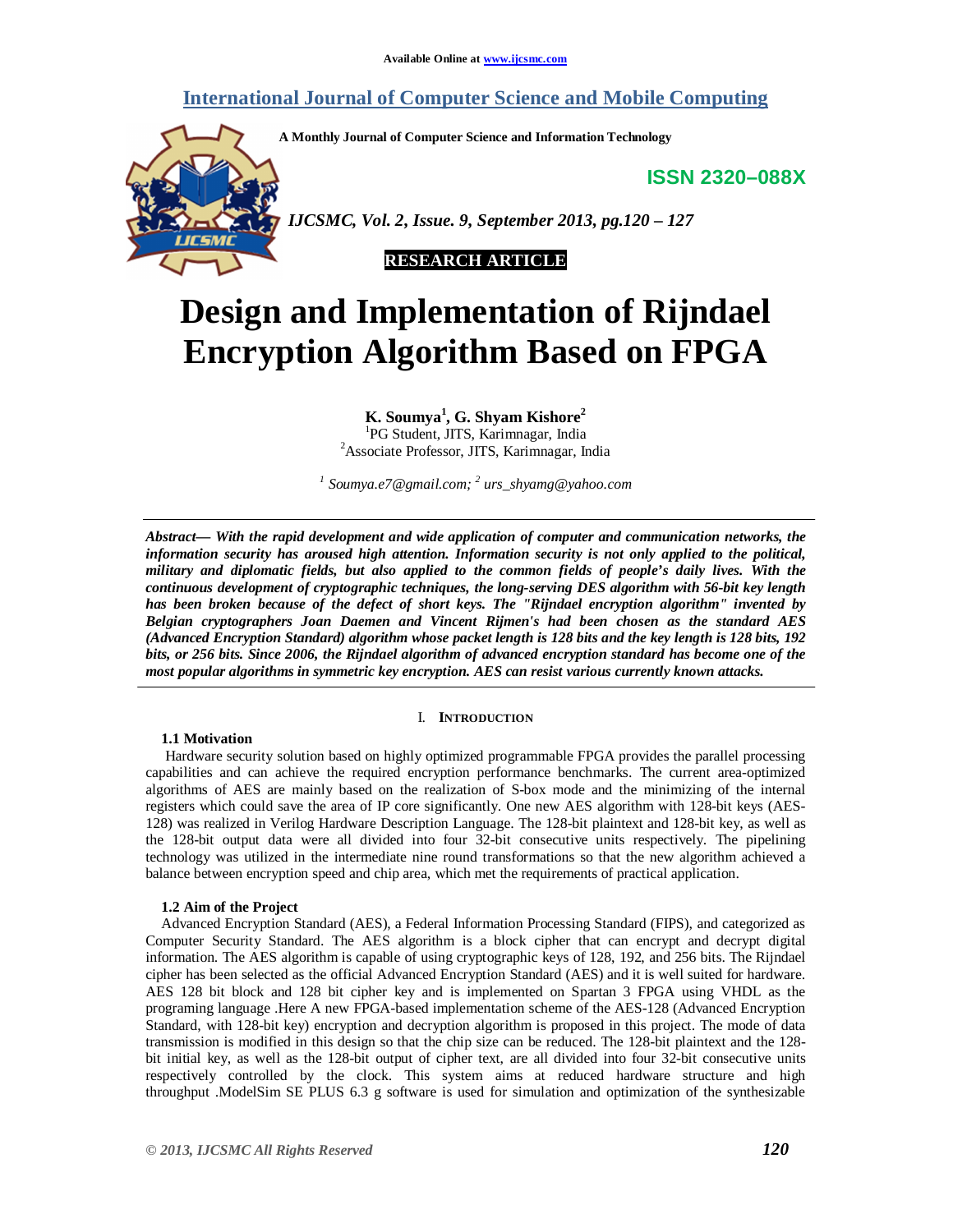VHDL code. Synthesizing and implementation (i.e. Translate, Map and Place and Route) of the code is carried out on Xilinx-Project Navigator, ISE 12.1i suite.

#### **1.3 Work Objective**

Firstly, functional simulation and timing analysis of this algorithm had been achieved in the ModelSim SE PLUS 6.0 and the Quartus 7.2 platform. Then we completed the synthesis simulation of this design based on HJTC0.18um CMOS process in ASIC design and verification platform provided by Synopsys Company. The data of each column (32 bits) in the state matrix was used to be an operand of encryption, when the operation of Shift Rows and Sub Bytes were incorporated. And each round of the intermediate nine Round Transformations of encryption was processed by pipelining technology.

The results show that this new algorithm with pipelining technology and special mode of data transmission can significantly decrease the quantity of chip pins and reduce the chip area.

This standard specifies the Rijndael algorithm, a symmetric block cipher that can process data blocks of 128 bits, using cipher keys with lengths of 128, 192, and 256 bits. Rijndael was designed to handle additional block sizes and key lengths; however they are not adopted in this standard. Throughout the remainder of this standard, the algorithm specified herein will be referred to as "the AES algorithm." The algorithm may be used with the three different key lengths, and therefore these different "flavors" may be referred to as "AES-128", "AES-192", and "AES-256".

#### **1.4 Proposed system Advantages**

For maintaining the speed of encryption, the pipelining technology is applied and the mode of data transmission is modified in this design so that the chip size can be reduced.

#### II. **SECURITY STANDARD**

### **2.1 Advanced Encryption Standard (AES)**

The Advanced Encryption Standard (AES) was published by NIST in 2001. AES is a symmetric block cipher that operates on 128-bit block as input and output data. The algorithm can encrypt and decrypt blocks using a secret key which has a key size of 256-bit, 192-bit, or 128-bit. One of the main features of AES is simplicity that is achieved by repeatedly combining substitution and permutation computations at different rounds. That is, AES encrypts/decrypts a 128-bit plaintext/ciphertext by repeatedly applying the same round transformation a number of times depending on the key size,

#### **2.1.1 AES Cipher**

For 128-bit key size, there are 10 rounds substitutions and permutations that have to be executed in AES cipher (see Table 3.1). The input 128-bit plaintext is presented in a 4x4 matrix of bytes. Thus, there are 32 bits each row and each column in the matrix. This matrix is also called State array which is illustrated in table 3.1. I,  $S_{i,j}$  indicates a byte, where  $0 \le i,j \le 3$ . The state array is altered in each round. The input key is expanded into an array of forty four 32-bit words, and each 4 words of the expanded key will be used in each round. The key expansion should be done before the cipher operation. Each round transformation consists of four phases as follows:

- SubBytes
- ShiftRows
- MixColumns
- AddRoundKey

Sub Bytes the function Sub Bytes is the only non-linear function in AES. It substitutes all bytes of the state array using a LUT which is a 16x16 matrix of bytes, often called S-box.

The S-box is used for SubBytes operation that contains the results of substitution and permutation of all possible 8-bit values. The content of the LUT can be computed by a finite-field inversion followed by an affine transformation over  $GF(2^8)$ . Each byte of state is mapped into a byte from the S-box; The 4 leftmost bits are used as the row index while the 4 rightmost bits are used as the column index. Figure 3.1 illustrates the effect of the SubBytes transformation on the State array. The S-box is designed to be resistance to known cryptanalytic attacks [18]. SubBytes function has a property that the output cannot be described as a simple mathematical function of the input.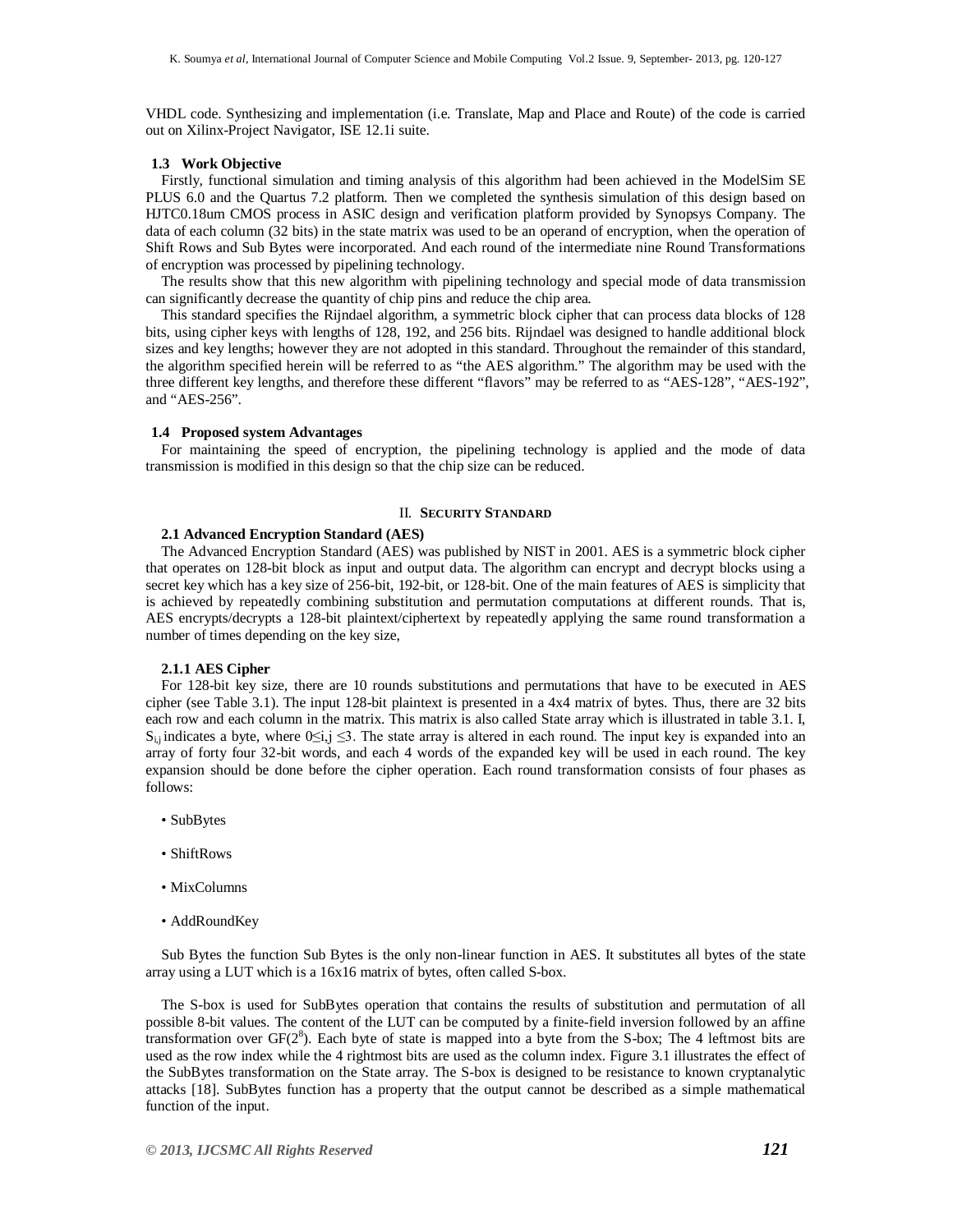In this thesis, two schemes to implement S-box are discussed, one based on Block Select RAM+, and one based on Distributed Select RAM+.



Figure 2.1 Illustration of Sub Bytes Operation

Shift Rows: In the Shift Rows transformation, the bytes in the last three rows of the State are cyclically shifted over different numbers of bytes (see Figure 3.1). The first row is not shifted. The second row is leftshifted circularly one byte. For the third row, a 2-byte circular left shift is performed. For the fourth row, a 3 byte circular left shift is performed. Since the Mix Columns and Add Round Key operations are done column by column, Shift Rows ensures that 4 bytes of one column are spread out to four different columns. Figure 2.2 illustrates the effect of the Shift Rows transformation on the State array.

Mix Columns function operates on the state column by column. Each byte of a column in state array is mapped into a new value that is a function of all the four bytes in that column as follows:

Mix Columns operation ensures a good mixing among the bytes of each column .Shift Rows and Mix Columns together ensure that after executing the rounds all output bits depend on all input bits. Add Round Key operation is designed as a stream cipher; all the 128 bits of state are XORed with 4 32-bit words of expanded key resulting from key expansion. Add Round Key is the only operation that involves using the key to ensure security.

The AES with 128-bit key size forward cipher operation is shown in Figure 2.2. w[i,i+3] indicates 4 words of expanded key resulting from key expansion, where  $0 \le i \le 40$ .



Figure 2.2 . AES Forward Cipher Operation (Pipelining Data Path)

Decryption is a reverse of encryption which inverse round transformations to computes out the original plaintext of an encrypted cipher text in reverse order. The round transformation of decryption uses the functions Add Round Key, Inv Mix Columns, Inv Shift Rows, and Inv Sub Bytes successively. Add Round Key is its own inverse function because the XOR function is its own inverse. The round keys have to be selected in reverse order. Inv Mix Columns needs a different constant polynomial than Mix-Columns does. Inv Shift Rows rotates the bytes to the right instead of to the left. InvSubBytes reverses the S-Box look-up table by an inverse affine transformation followed by the same inversion over  $GF(2<sup>8</sup>)$  which is used for encryption.

#### **2.1.2 Key Expansion**

The Key expansion operation takes the 128-bit key as the input for each session and yields a 44 32-bit words expanded key array as its output.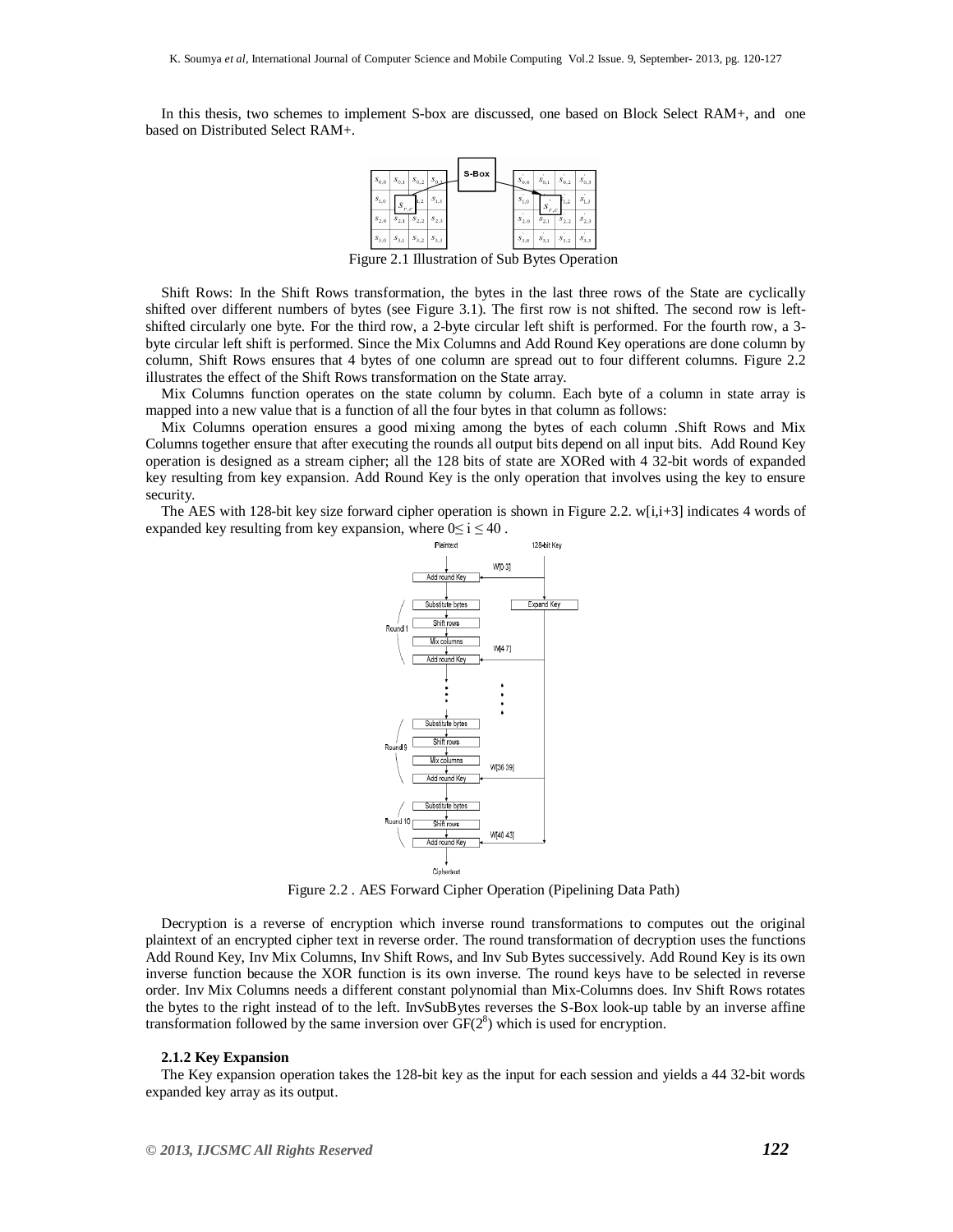In each round, AES cipher uses 4 words of the 44-word expanded key in Add Round Key transformation,. The first 4 words of the output array is nothing but the 16-byte input secret key. Except the words whose indexes are multiple of four, the other words are simply made by XORing the preceding word with the word four positions back. The words whose indexes are multiple of four go through a more complex function, called functiong before XORing with the word four positions back.



Figure 2.3. Key Expansion

The function g takes the preceding word performs a one-byte circular left shift, then it performs Sub Bytes operation on each byte of the shifted result. In the last step it takes the substituted word and XORs it with a round constant hexadecimal word array "RC(i), 0, 0, 0", where,  $1 \le i \le 10$ . RC(i) is given in Table in hexadecimal for each round. The purpose of using round constants is to eliminate symmetries and similarities in making the 4-word expanded key for each round.

#### **2.2. Brief Description of Rijndael Algorithm:**

Rijndael algorithm consists of encryption, decryption and key schedule algorithm. The main operations of the encryption algorithm among the three parts of Rijndael algorithm include: bytes substitution (Sub Bytes), the row shift (Shift Rows), column mixing (Mix Columns), and the round key adding (Add Round Key). The structure of Rijndael encryption algorithm Encryption algorithm processes Nr+1 rounds of transformation of the plaintext for the cipher text. The value of Nr in AES algorithm whose packet length is 128 bits should be 10, 12, or 14 respectively, corresponding to the key length of 128,192,256 bits. Only the (AES 128) encryption scheme with 128-bit keys is considered.

#### **2.2.1Cipher**

At the start of the Cipher, the input is copied to the State array using the conventions. After an initial Round Key addition, the State array is transformed by implementing a round function 10, 12, or 14 times (depending on the key length), with the final round differing slightly from the first *Nr* 1 rounds. The final State is then copied to the output. The round function is parameterized using a key schedule that consists of a one-dimensional array of four-byte words derived using the Key Expansion routine.

The individual transformation Sub Bytes(), Shift Rows(), Mix Columns(), and Add Round Key() – process the State and are described in the following subsections.

All *Nr* rounds are identical with the exception of the final round, which does not include the Mix Columns() transformation. An example of the Cipher, showing values for the State array at the beginning of each round and after the application of each of the four transformations described in the following sections.

#### **2.2.2. SubBytes() Transformation:**

The SubBytes() transformation is a non-linear byte substitution that operates independently on each byte of the State using a substitution table (S-box). This S-box which is invertible, is constructed by composing two transformations:<br>1. Take the

1. Take the multiplicative inverse in the finite field  $GF(2<sup>8</sup>)$ , described; the element  $\{00\}$  is mapped to itself.

2. Apply the following affine transformation (over GF(2) ):

for 0 *i* 8, where *bi* is the *i*<sup>th</sup> bit of the byte, and *ci* is the *i*<sup>th</sup> bit of a byte *c* with the value {63} or {01100011}. Here and elsewhere, a prime on a variable (e.g., *b*') indicates that the variable is to be updated with the value on the right.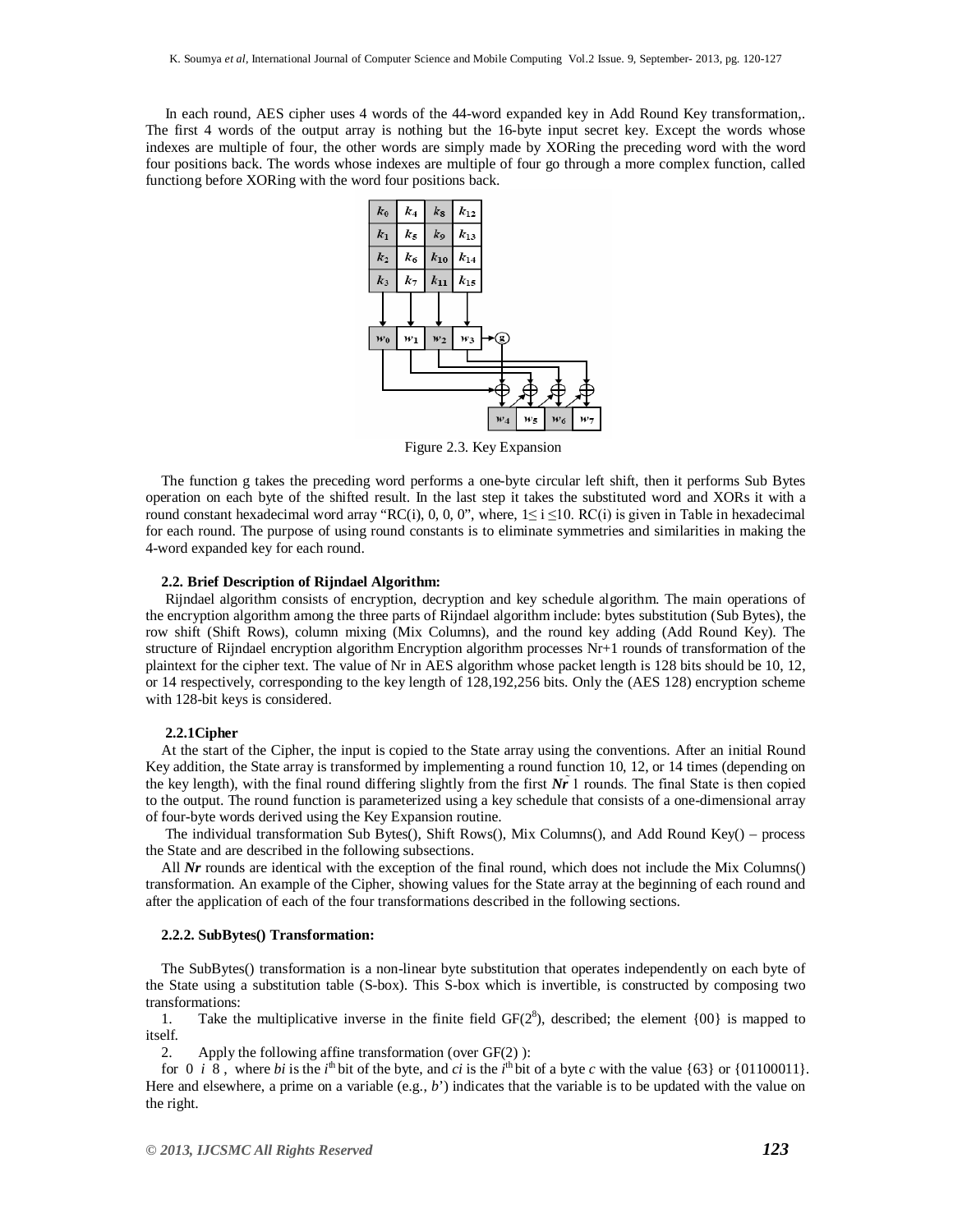In matrix form, the affine transformation element of the S-box can be expressed as:

The various transformations (e.g., SubBytes(), ShiftRows(), etc.) act upon the State array that is addressed by the 'state' pointer. AddRoundKey() uses an additional pointer to address the Round Key.



Figure 2.4 SubBytes() applies the S-box to each byte of the State

The S-box used in the SubBytes()transformation is presented in hexadecimal. For example, if  $s$ 1,1 ={53}, then the substitution value would be determined by the intersection of the row with index '5' and the column with index '3'. This would result in  $s<sub>1,1</sub>$  having a value of {ed}.

#### **2.2.3. Shift Rows () Transformation**

In the Shift Rows() transformation, the bytes in the last three rows of the State are

This has the effect of moving bytes to "lower" positions in the row (i.e., lower values of *c* in a given row), while the "lowest" bytes wrap around into the "top" of the row (i.e., higher values of  $c$  in a givenrow). Figure 2.5 illustrates the ShiftRows() transformation.



Figure 2.5 ShiftRows() cyclically shifts the last three rows in the State

#### **2.2.4 AddRoundKey() Transformation:**

In the AddRoundKey() transformation, a Round Key is added to the State by a simple bitwise XOR operation. Each Round Key consists of *Nb* words from the key schedule. Those *Nb* words are each added into the columns of the State, such that where [*wi*] are the key schedule words described, and round is a value in the range 0  $\pounds$  *round*  $\pounds$  *Nr*. In the Cipher, the initial Round Key addition occurs when *round* = 0, prior to the first application of the round function. The application of the AddRoundKey() transformation to the *Nr* rounds of the Cipher occurs when  $1 \text{ £}$  *round*  $\text{£}$  *Nr*. The action of this transformation is illustrated in Fig.3. 10, where  $l = round$ \* *Nb*. The byte address within words of the key.

The AES algorithm takes the Cipher Key, *K*, and performs a Key Expansion routine to generate a key schedule. The Key Expansion generates a total of  $Nb (Nr + 1)$  words: the algorithm requires an initial set of  $Nb$ words, and each of the *Nr* rounds requires *Nb* words of key data. The resulting key schedule consists of a linear array of 4-byte words, denoted [*wi*], with *i* in the range  $0 \n\t\pounds i \lt Nb(Nr + 1)$ . The expansion of the input key into the key schedule proceeds according to the pseudo code.

#### **2.2.5 Inverse Cipher**

The Cipher transformations can be inverted and then implemented in reverse order to produce a straight forward Inverse Cipher for the AES algorithm. The individual transformations used in the Inverse Cipher -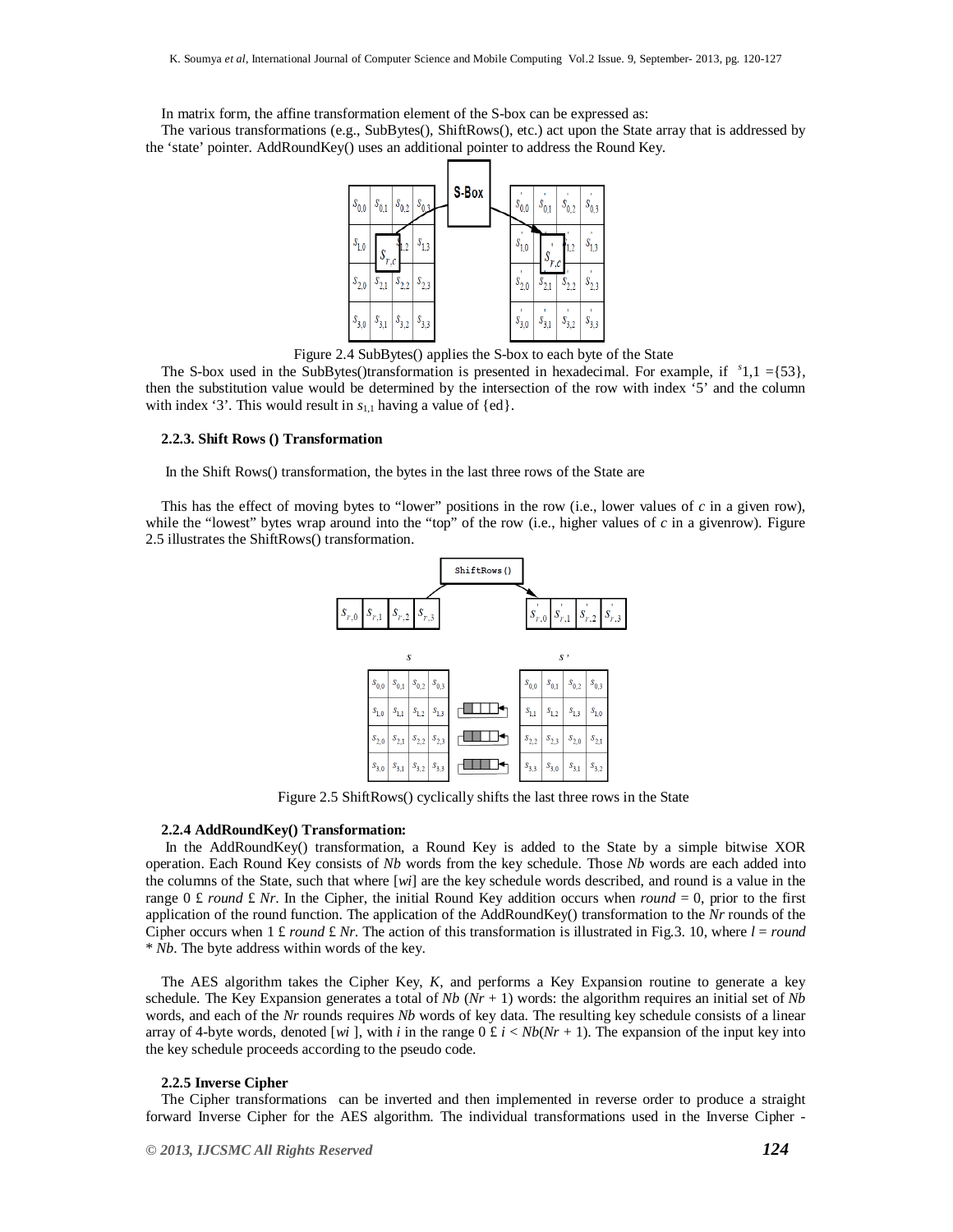InvShiftRows(), InvSubBytes(), InvMixColumns(), and AddRoundKey() – process the State and are described in the following subsections. The Inverse Cipher is described in the pseudo code , the array w[] contains the key schedule. The functions SubWord()and RotWord() return a result that is a transformation of the function input, whereas the transformations in the Cipher and Inverse Cipher (e.g., ShiftRows(), SubBytes(), etc.) transform the State array that is addressed by the 'state' pointer.

# **2.2.6 InvShiftRows() Transformation**

InvShiftRows() is the inverse of the ShiftRows() transformation. The bytes in the last three rows of the State are cyclically shifted over different numbers of bytes (offsets). The first row,  $r = 0$ , is not shifted. The bottom three rows are cyclically shifted by *Nb* -*shift*(*r*, *Nb*) bytes, where the shift value *shift(r,Nb)* depends on the row number, and is given in the below equation.



Figure 2.6 InvShiftRows()cyclically shifts the last three rows in the State



# III. **SIMULATION RESULT**

The initial 128-bit input tmp0 sequences are extracted to four 32-bit words as the plaintext (128bit) shown as Fig.5.1; meanwhile, the 128-bit input sequences tmp1 are extracted to four 32-bit words as initial key (128bit); the sequences of tmp2(128bit) are the correct cipher text data, which is used for validating the correctness of the new encryption scheme.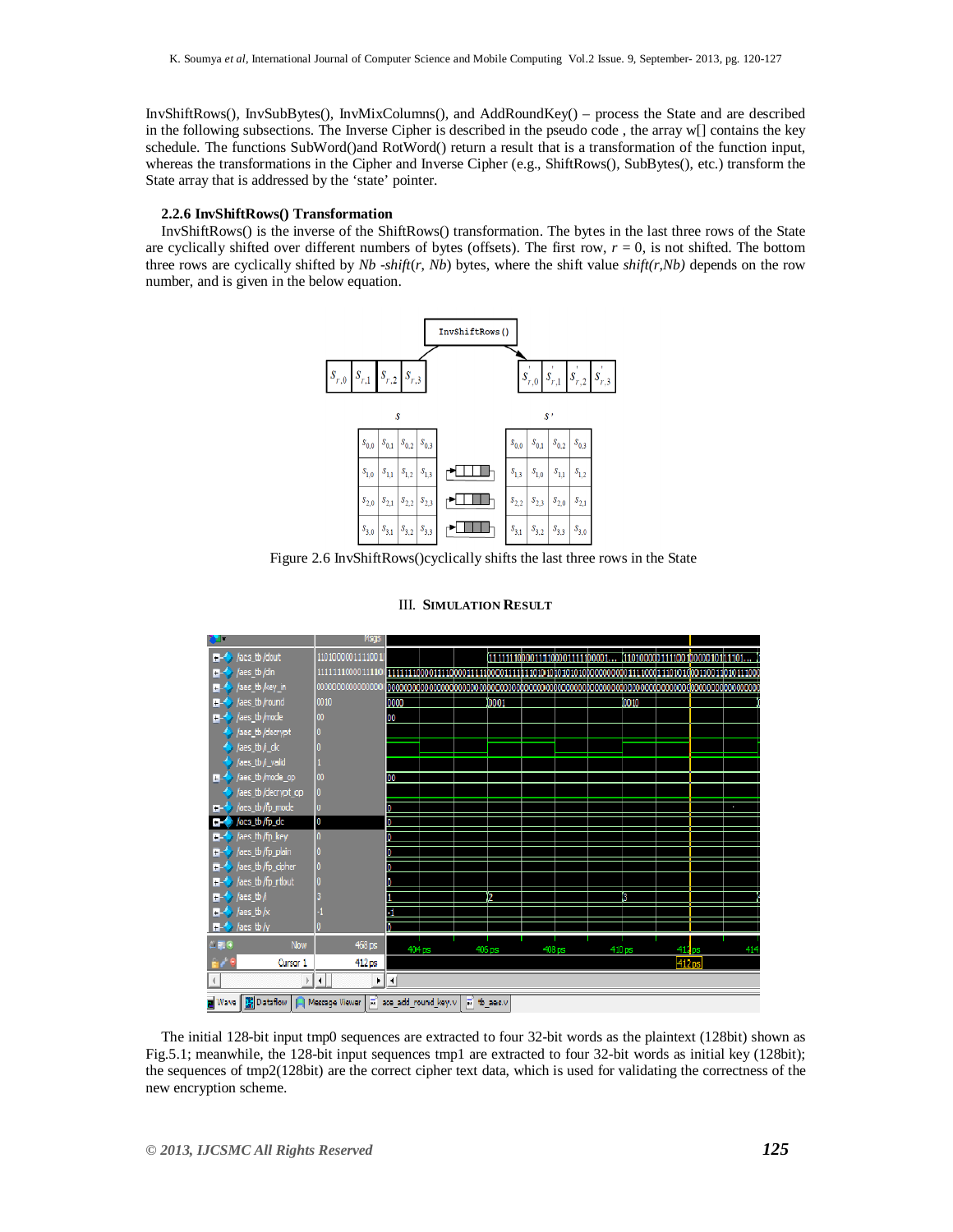

This synthesis is performed by Xilinx 9.2. The RTL schematic shown above is a proposed 32 bit. It consists of input signals, clock signal, reset signal and one output signal. Here input signals are mentioned with iteretion(5:0), key\_in(31:0)and output signal is mentioned with key\_out(31:0).



# **INTERNAL SCHEMATIC DIAGRAM OF 32 BIT AES**